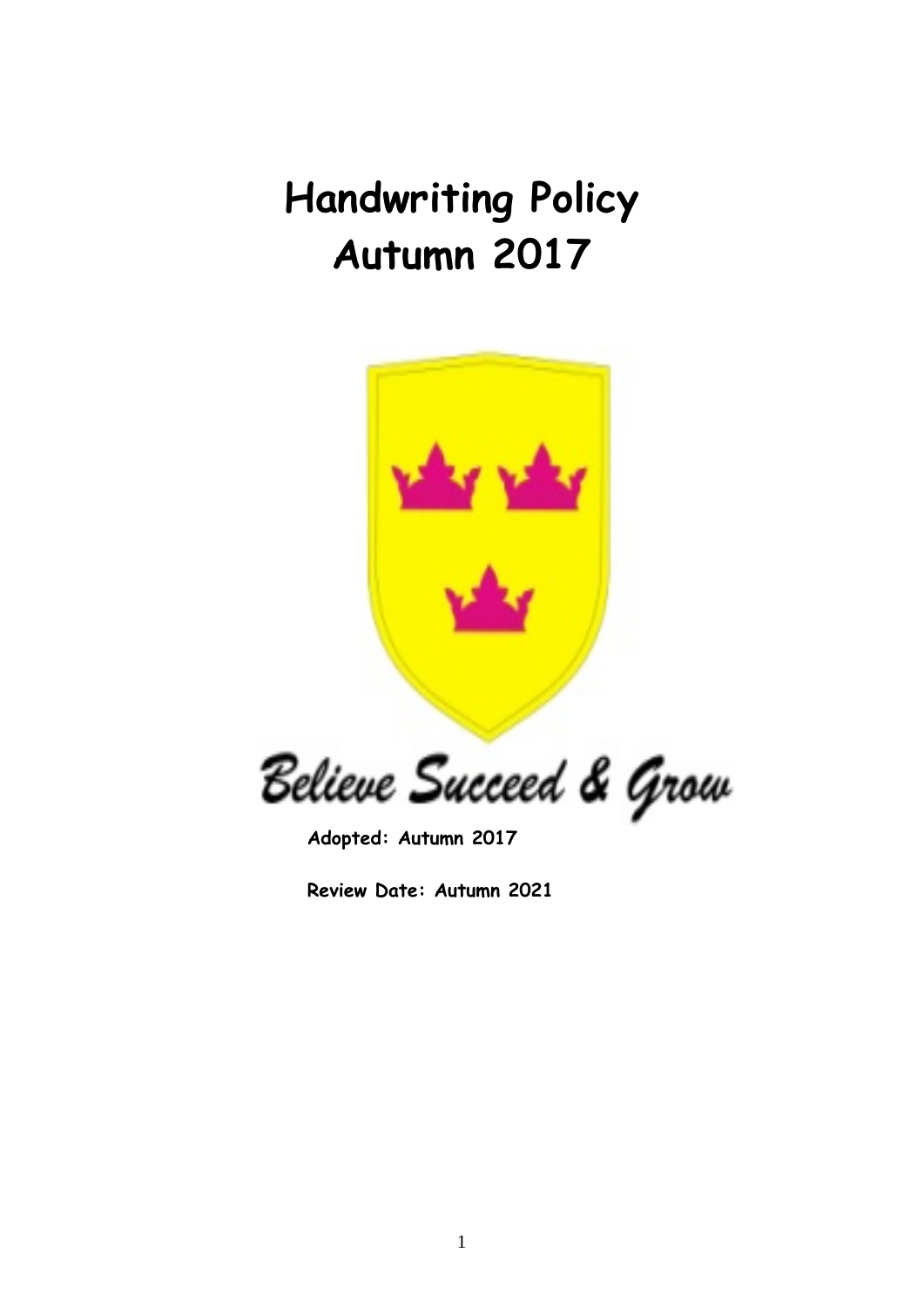# Handwriting Policy

Here at St Osyth Church of England Primary School we are very proud of our pupil's handwriting and we take particular care in our cursive/joined-up handwriting style. We use Letter-join as the basis of our handwriting policy that covers all the requirements of the 2014 National Curriculum.

Handwriting is a basic skill that influences the quality of work throughout the curriculum. At the end of Key Stage 2 all pupils should have the ability to produce fluent, legible and, eventually, speedy joined-up handwriting, and to understand the different forms of handwriting used for different purposes.

We aim to make handwriting an automatic process that does not interfere with creative and mental thinking. As a catalyst to speedy handwriting we encourage parents and carers to use the Letter-join resources at home and can arrange for free access to the Home Edition of Letter-join.

# School aims

We aim for our pupils to develop a neat, legible, speedy handwriting style using continuous cursive letters that leads to producing letters and words automatically in independent writing.

By the end of Year 6 pupils will understand the importance of neat presentation and the need for different letterforms (cursive, printed or capital letters) to help communicate meaning clearly.

# Method

Our teachers are encouraged to use neat, joined-up cursive writing for all handwriting tasks including report writing (when not word processed), marking and comments.

We work to secure consistency throughout the school. Pupils should experience coherence and continuity in the learning and teaching of handwriting across all school years and be encouraged to take pride in the presentation of their work. Our aim is to help pupils enjoy learning and developing their handwriting with a sense of achievement and pride.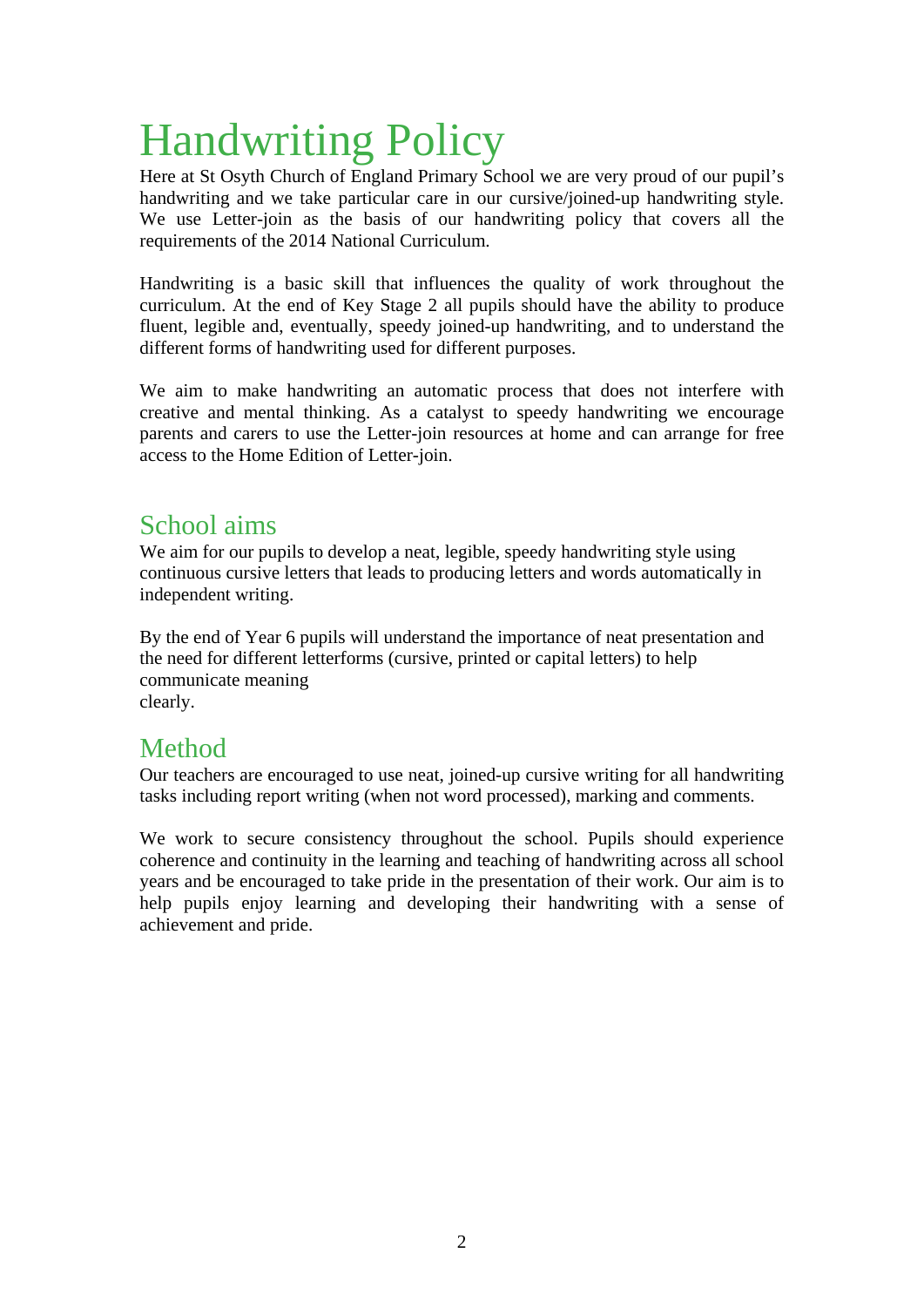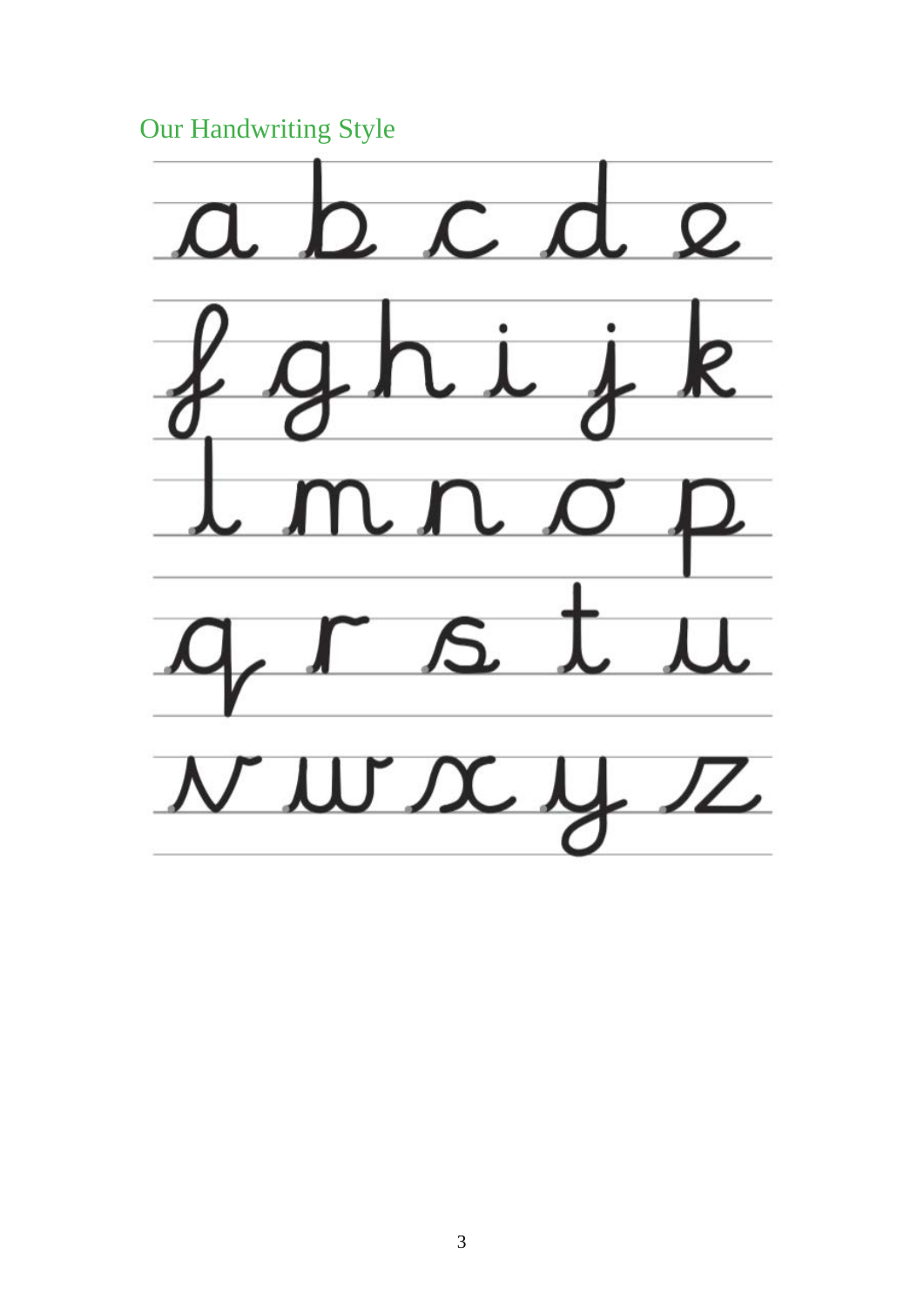

# Handwriting frequency

Handwriting is a cross-curriculum task and will be taken into consideration during all lessons. Formal teaching of handwriting is to be carried out regularly and systematically to ensure Key Stage targets are met.

#### FOUNDATION:

For our youngest pupils we aim for two to three weekly sessions totalling 30 to 45 minutes that will include the following;

• Movements to enhance gross motor skills such as air-writing, pattern making, dancing.

• Exercises to develop fine motor skills such as making marks on paper, whiteboards, blackboards, sand trays, iPads and tablets.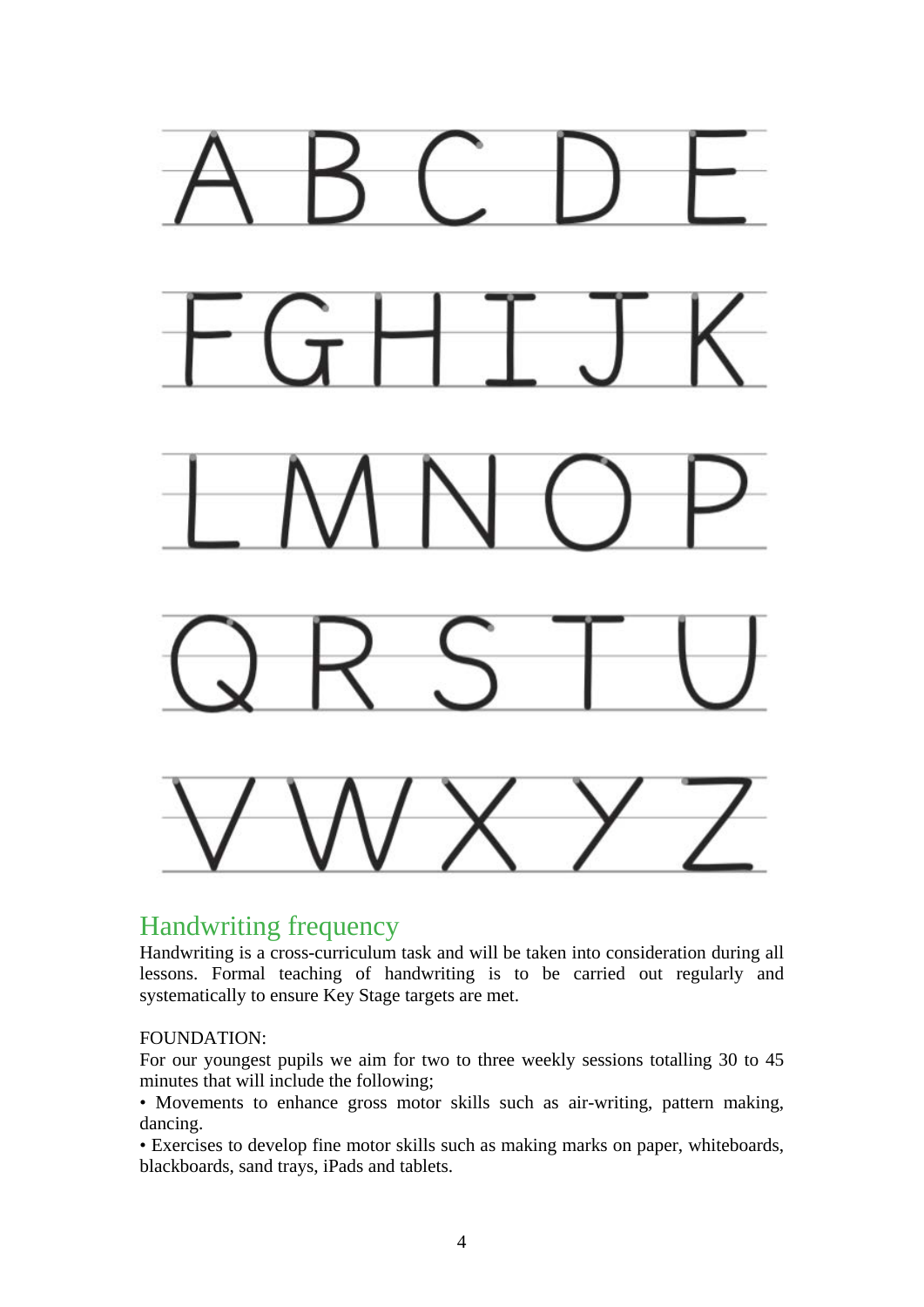• Letter learning to familiarise letter shapes, formation and vocabulary.

#### YEARS 1 TO 3:

Tuition will continue with two or three weekly sessions totalling 30 to 45 minutes covering:

- Gross and fine motor skills exercises.
- Cursive handwriting reinforcement, learning and practice.
- Numerals, capitals and printed letters: where and when to use, learning and practice.

#### YEARS 4 TO 6:

More advanced handwriting techniques will be taught during two or three weekly sessions totalling 30 to 45 minutes teaching:

- Cursive handwriting re-enforcement.
- Form-filling/labelling using printed and capital letters.

• Dictation exercises to teach the need for quick notes and speedy handwriting writing.

# Correct posture and pencil grip for handwriting

Pupils should be taught to sit correctly at a table, holding a pencil comfortably and correctly. SITTING POSITION

Both right and left handed children will be encouraged to use the tripod grip which allows the pen/pencil to be held securely whilst allowing controlled movements of the pen/pencil nib.

The table reaches to below elbow height Sit with a straight back, not leaning over the page Sit right back in the seat Pull the chair close in to the table Keep feet flat on the floor Paper position for righthanded children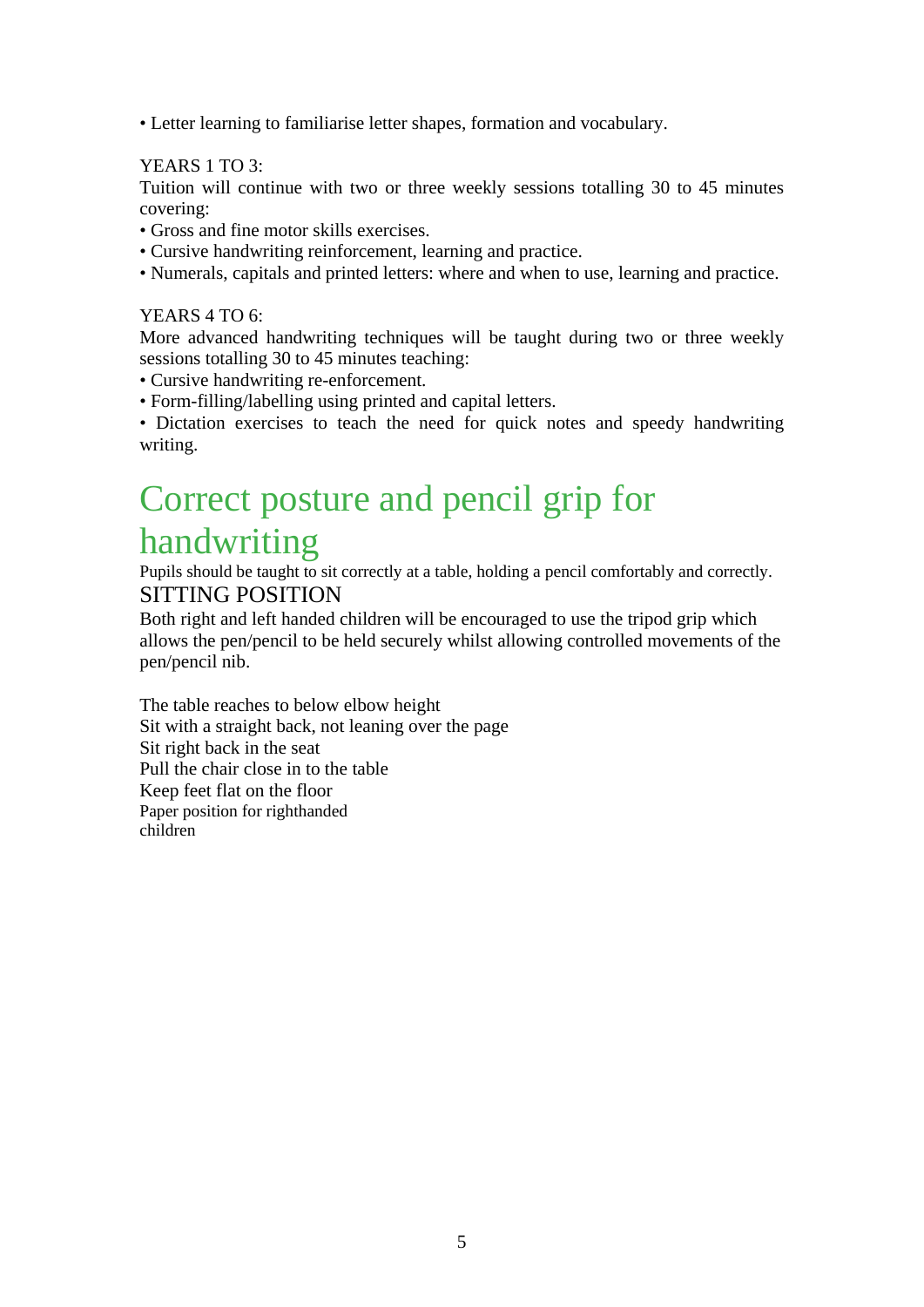#### Paper position for righthanded children



# THE TRIPOD PENCIL GRIP - 1 2 3

1) Grip the pencil with your index finger and thumb with the nib pointing away.



2) With your free hand, spin the pencil from underneath.

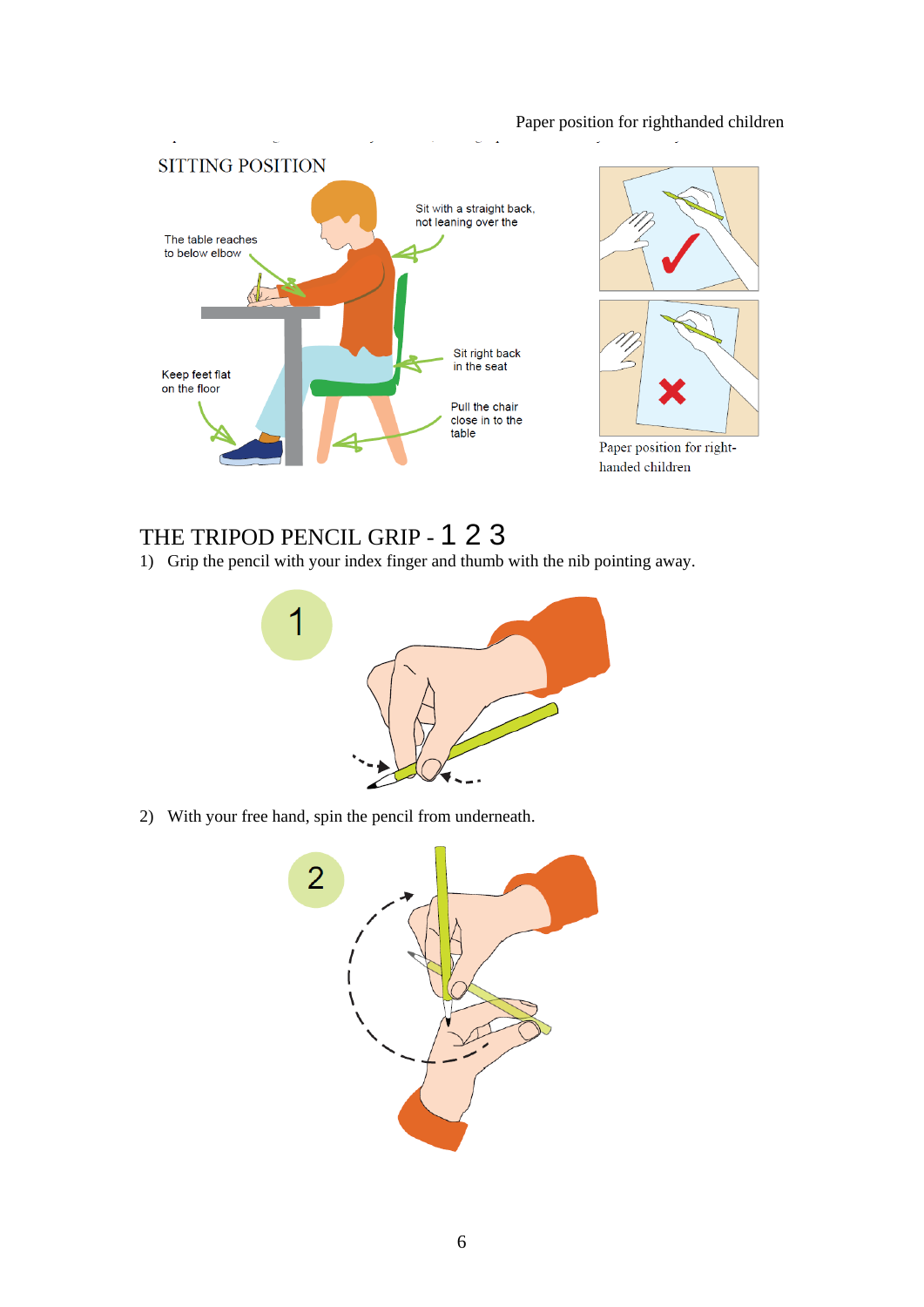3) Use your middle finger to support the underside of the pencil.



### LEFT-HANDED CHILDREN

Left-handed children may find it difficult to follow right-handed teachers as they demonstrate letter

formation (and vice versa). Teachers should demonstrate to left-handers on an individual or group basis.



 Left-handed pupils should sit to the left of a right-handed child so that they are not competing for space.

 $\Box$  Pupils should position the paper/book to their left side and slanted, as shown.

 $\Box$  Pencils should not be held too close to the point as this can interrupt pupils' line of vision.

 Extra practice with left-to-right exercises may be necessary before pupils write left-to-right automatically.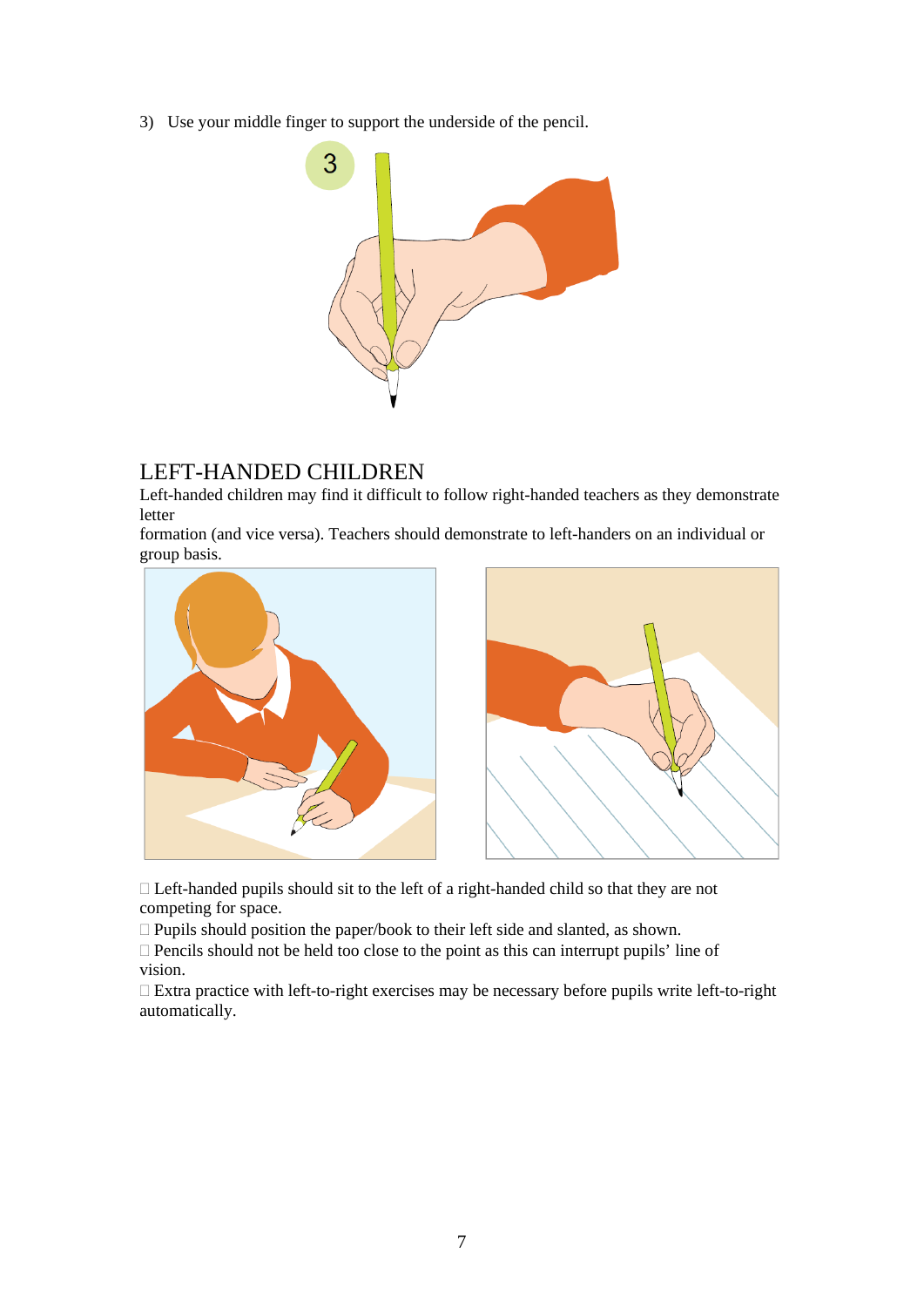

# Paper position for left-handed children

## INCLUSION

Children whose handwriting is limited by problems with fine motor skills, including lefthanded children, and children with special educational needs, will be given one-toone tuition to help achieve their optimum handwriting level.

# PENS AND PENCILS

Children are encouraged to start handwriting using a soft pencil. When fine motor skills have been established a handwriting pen can be used. More competent pupils can use a ballpoint pen. Paper position for left-handed children.

# Key Stage Teaching

## **RECEPTION**

• Sit in the correct position and hold a pencil correctly to allow fluid movement of the nib.

• Improve fine and gross motor skills by enjoying drawing pre-cursive patterns in a variety of writing materials such as modelling clay, air writing, sand trays, felt pens, crayons, pencils, IWB, iPads/tablets.

• Understand the language need to describe pencil movements in preparation of letter formation.

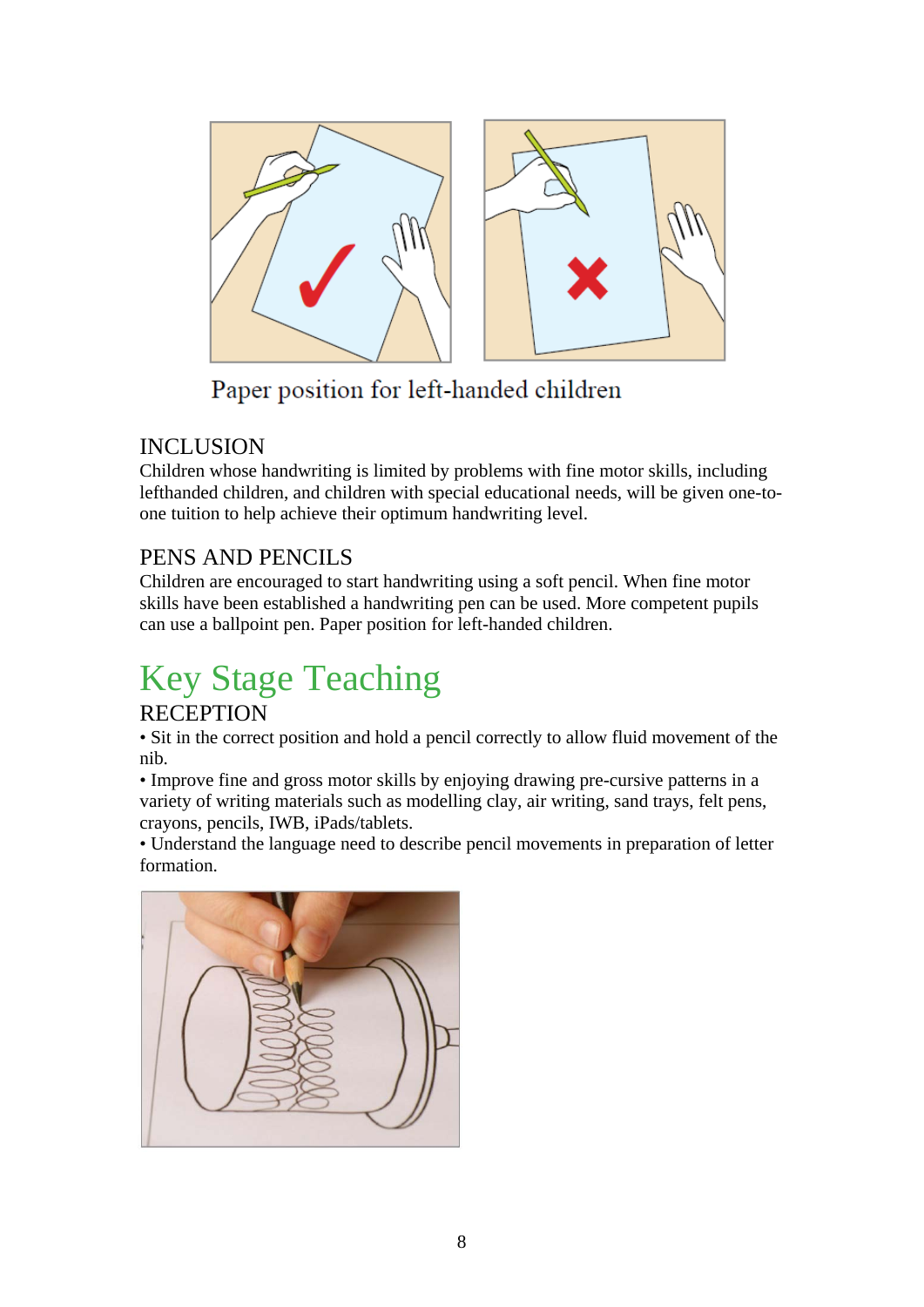## PROGRESS THROUGH RECEPTION

• Hold a pencil in an effective manner for writing and be encouraged to correct any errors in grip or stature.

• Understand that letters are written on a base line and that all cursive letters 'start on the line' and 'end with a hook'.

• Begin to form some recognisable joined-up cursive letters, capital letters and numerals.

• Have an understanding of writing their own name.

• Understanding different shaped letter families.









## KEY STAGE 1

• Write legibly using upper and lower case letters with correct joins.

• Ensure that letters sit on the base line and are consistent in size with ascenders and descenders that are the correct length and formation.

- Leave the correct space between words.
- Form capital letters and use where appropriate.
- Form numerals that are consistent in size and sit on the base line.
- Begin to form printed letters and understand when they are to be used.

• Improve the speed of writing and begin to write automatically so promoting creativity in independent writing.